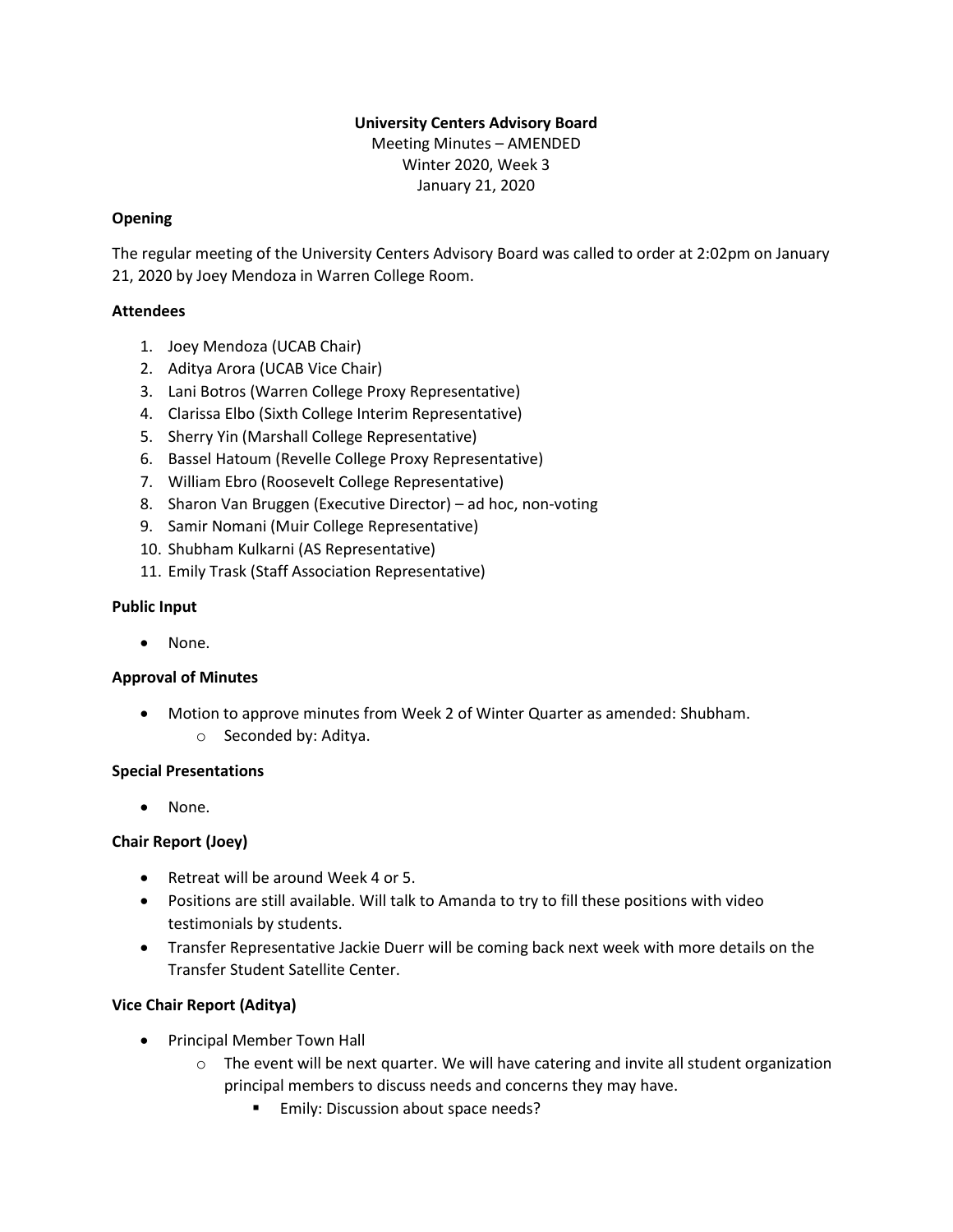o Aditya: Not just space needs. Also includes general concerns.

Motion to reorder to Member Reports: *Approved.*

# **Director Report (Sharon)**

• None.

## **New Business**

- UCAB Meeting Time Discussion
	- $\circ$  Joey: What are your thoughts about potentially extending meeting times from 1.5 hours to 2 hours?
		- **E** Shubham: If so, we should consider moving the meeting to Monday, Wednesday or Friday so it does not take up two potential class slots on Tuesdays and Thursdays.
		- Bassel: Yes, I agree.
		- Lani: Yes, I agree too. If we extend to two hours, snacks would be helpful.
	- o Samir: If UCAB meetings were later in the day, for instance late afternoon, people would potentially be freer.
		- Sherry: Later time is better. Maybe around 4-5pm.
	- $\circ$  Emily: I feel like there would be more people coming and going if we had two hours on Mon/Wed/Friday and that would be very disruptive. We could try and keep it within an hour and a half.
		- Clarissa: Keeping it within an hour and a half would be better. It is more disruptive if people come and go.
	- $\circ$  Sharon: Are there other ways to get the work done in the allotted time? Keeping it at an hour and a half is preferable and more efficient.
	- $\circ$  Emily: I have a personal challenge with the later meeting times. Availability in the late afternoon would be a challenge too.
	- $\circ$  Joey: For the time being, we can keep special presentations to one every other week so we can focus on our in-house discussions as well.

Motion to Table Indefinitely: *Approved.*

Motion to go to closed session: *Approved.*

*Closed Session.*

Zanzibar Timeline Discussion

• Joey: Let us know what your constituents think about Zanzibar and The Loft and whether they know about the differences between the two. If Zanzibar were to be replaced, what would you like to see in place of it?

Tech Fee Subsidy

- Delta Delta Delta
	- o Official Criteria Count:
		- 1. Educational? No.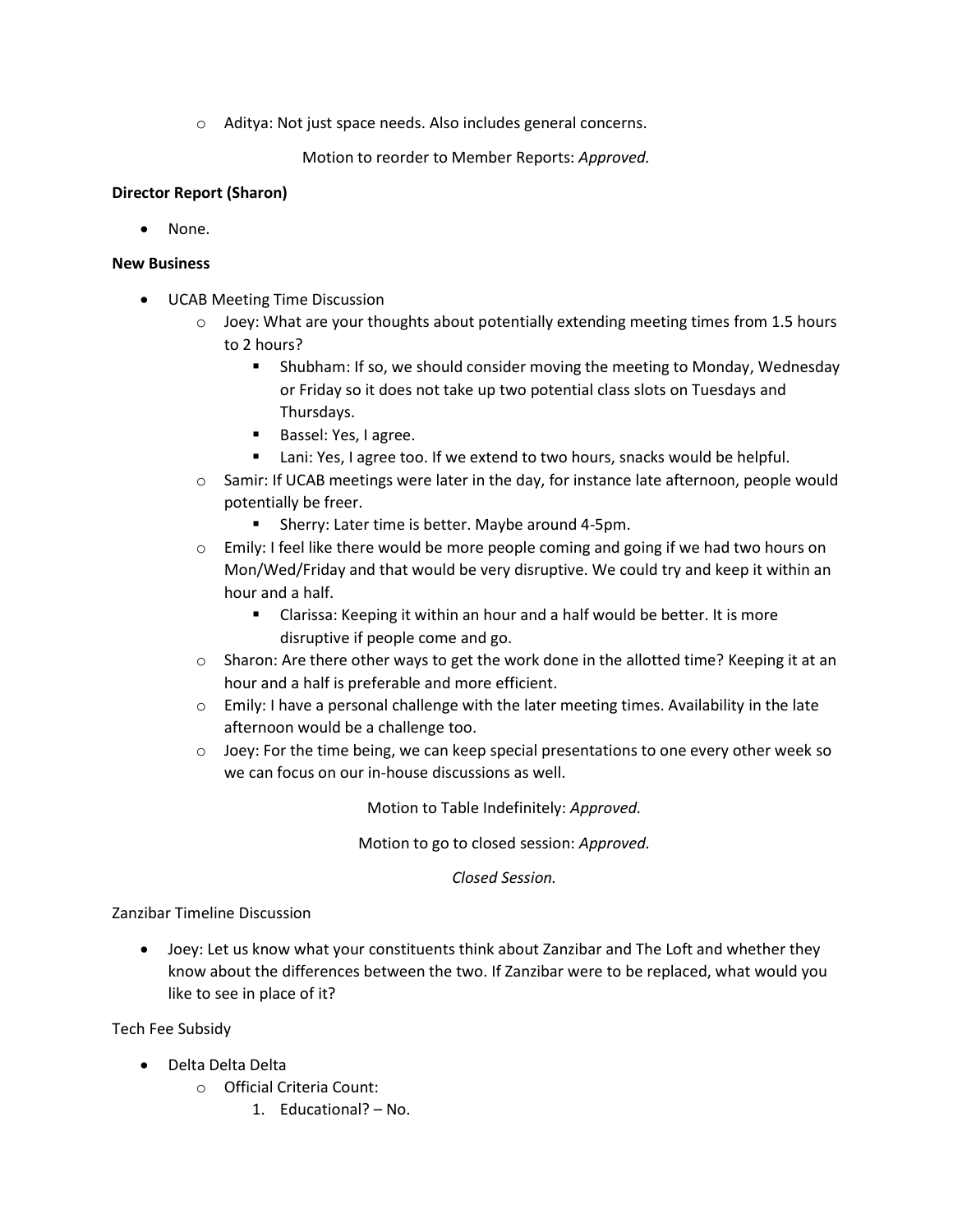- 2. Gathering for more than 3 hours? Yes.
- 3. During off hours Yes.
- 4. At original student center? No. (PC).
- 5. Alumni involved? Yes. (Part, Support).
- 6. Open to the public? Yes.
- 7. Open to all UCSD students? Yes.
- 8. Sought funding from other sources- Yes.
- 9. Is it a fundraiser? Yes.
- 10. Is it free? Yes.
- o Motion to approve: *Approved.*
- o Amount Approved: \$500.
- UCSD House of Prayer
	- o Official Criteria Count:
		- 1. Educational? No.
		- 2. Gathering for more than 3 hours? No.
		- 3. During off hours Yes.
		- 4. At original student center? No.
		- 5. Alumni involved? Yes.
		- 6. Open to the public? Yes.
		- 7. Open to all UCSD students? Yes.
		- 8. Sought funding from other sources- Yes.
		- 9. Is it a fundraiser? No.
		- 10. Is it free? Yes.
	- o Motion to approve: *Approved.*
	- o Amount Approved: \$412.50.

#### **Member Reports**

- Shubham: Talked to AS about the proposed charter amendments. They felt A.S. and G.S.A. should still be kept in the loop to make sure there is a check-and-balance system and that A.S. has control over the issue.
- Bassel: Revelle has great feedback for the new lounge.

## **Old Business**

- Rules Committee Amendment
	- $\circ$  G.S.A. has not reached out yet, however A.S. says they still want to be part of the UCAB Amendment process.
	- o Joey: Let's vote on the amendment. This would be the first of two votes.

Motion to Approve Amended Language: *Approved.*

Vote: *Passes.*

#### **Open Forum**

• Samir: What areas do University Centers specifically control? What are their areas of influence?